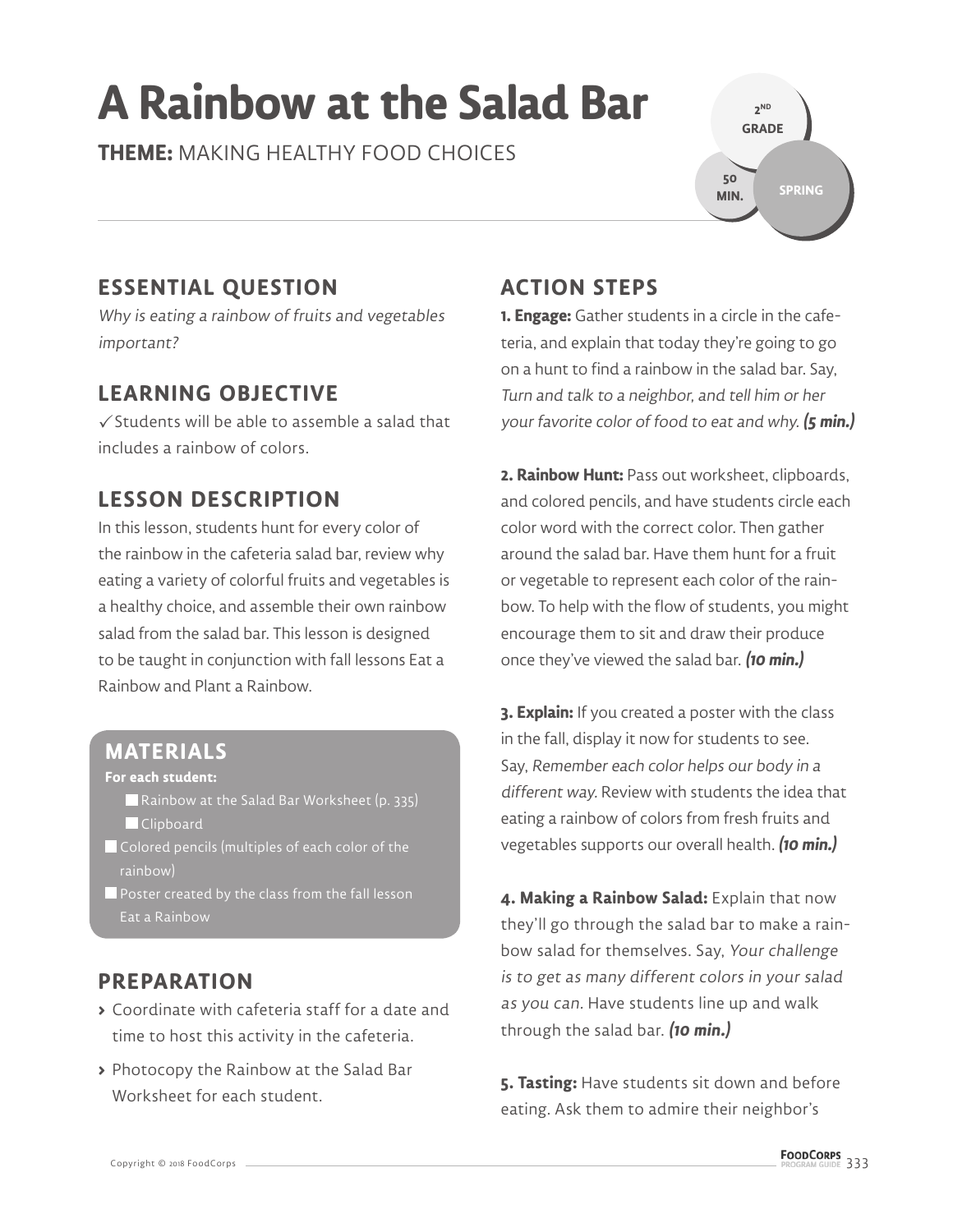|                 |                                                  | <b>BACKGROUND</b>                                        |                                            |                                                                                                                                                                                                                                                                                                                                                                                                                                         |                                                       |
|-----------------|--------------------------------------------------|----------------------------------------------------------|--------------------------------------------|-----------------------------------------------------------------------------------------------------------------------------------------------------------------------------------------------------------------------------------------------------------------------------------------------------------------------------------------------------------------------------------------------------------------------------------------|-------------------------------------------------------|
|                 |                                                  |                                                          |                                            | Different fruits and vegetables have different phytonutrients, which support our health in different ways.<br>In addition, these phytonutrients give fruits and vegetables their diverse colors. Therefore, by eating<br>fruits and vegetables of different colors, we are also consuming a variety of phytonutrients that can help<br>us stay healthy. The table below shows some of the ways different colors can support our health. |                                                       |
|                 | <b>RED</b>                                       | ORANGE /<br><b>DEEP YELLOW</b>                           | YELLOW /<br><b>BROWN</b> /<br><b>WHITE</b> | <b>GREEN</b>                                                                                                                                                                                                                                                                                                                                                                                                                            | BLUE /<br><b>PURPLE</b>                               |
| <b>BENEFITS</b> | Can improve<br>heart strength<br>and skin health | Can promote<br>good vision,<br>especially in the<br>dark | Can make blood<br>healthier                | Can strengthen<br>bones and teeth                                                                                                                                                                                                                                                                                                                                                                                                       | Can improve<br>memory and<br>promote<br>healthy aging |

rainbow salad bar creations, saying, Eating all the colors of the rainbow is not only good for us but also makes our plates beautiful! Have students begin eating their rainbow salads together. **(10 min.)**

#### **REFLECTION**

Have students discuss the following questions in small groups, then share with the class: **(5 min.)**

- What did you include in your rainbow salad?
- What is your favorite part of your rainbow salad?
- What's something new you're trying today?
- Based on the poster we made, what part of your body is \_\_\_\_\_\_\_\_\_\_\_\_\_\_ good for?

#### **ADAPTATIONS**

**Classroom Setting:** If you don't have access to the cafeteria, you can project a large picture of a salad bar for students to perform the rainbow hunt. Then you can simulate a salad bar in the classroom by bringing in prepped fresh produce and setting it up as a buffet for students to select from.

**Garden:** If you planted a rainbow garden in the fall, have students harvest a rainbow of fruits and vegetables either for the cafeteria or for the in-class adaptation.

**At Home:** Have students bring home the Eating a Rainbow at Home Worksheet and fill it out with their caregivers.

### **ACADEMIC CONNECTIONS**

English Language Arts Common Core State **Standards** 

#### **CCSS.ELA-LITERACY.SL.2.1**

Participate in collaborative conversations with diverse partners about grade 2 topics and texts with peers and adults in small and larger groups.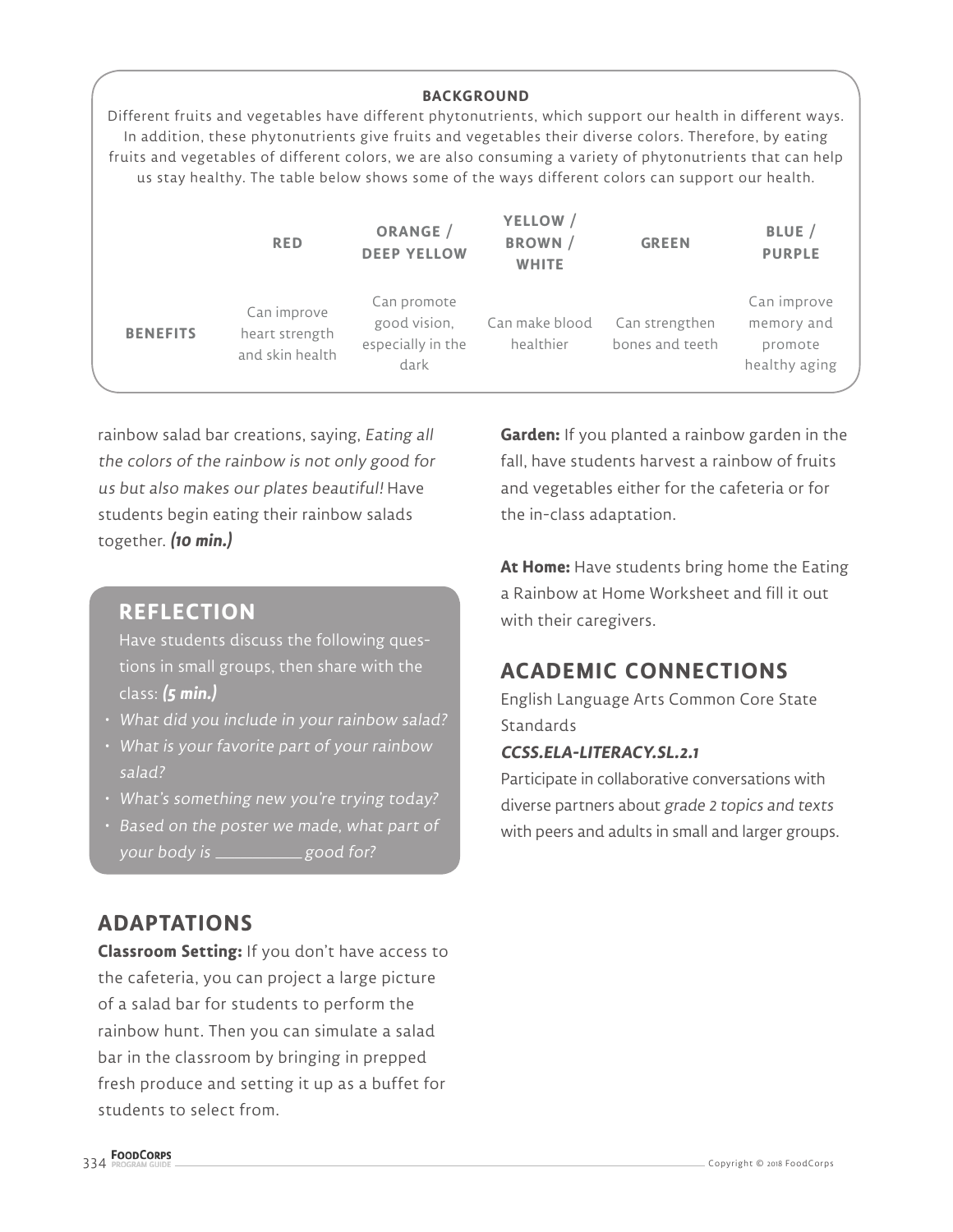# **Rainbow at the Salad Bar Worksheet**

**Directions: Circle each color word with the correct color. Then find all the fruits and vegetables in the salad bar that match each color, and draw them in the blank space.** 

| <b>RED</b>    |  |
|---------------|--|
| ORANGE        |  |
| YELLOW/WHITE  |  |
| <b>GREEN</b>  |  |
| <b>BLUE</b>   |  |
| <b>PURPLE</b> |  |